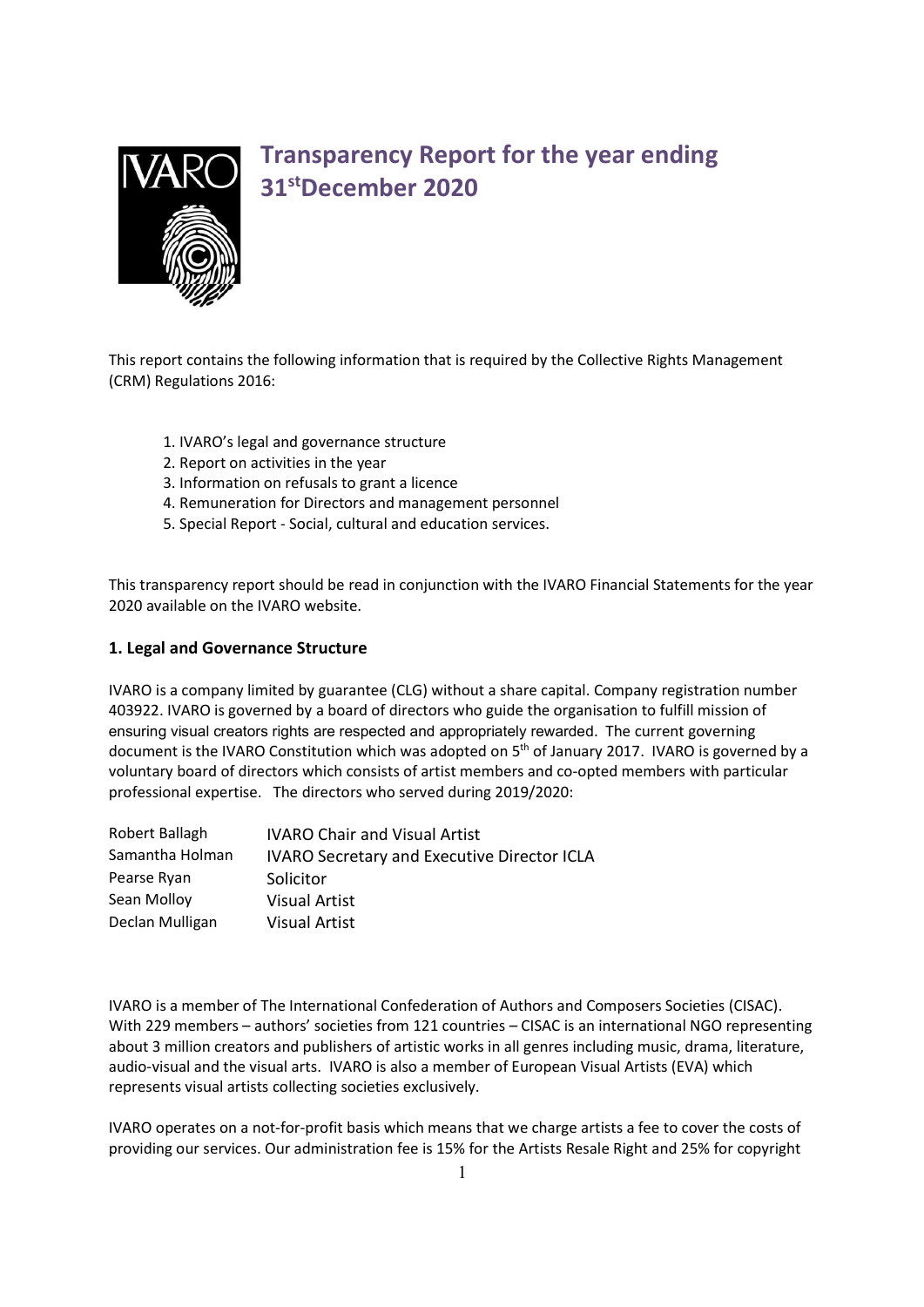licensing. IVARO does not take any commission on royalties collected for our members from outside of Ireland.

# 2. Report on Activities in the Year

In 2020 the three core services offered to IVARO members, visual creators and their beneficiaries. Copyright Licensing, Artists Resale Right and RETURN have been maintained. The onset of the pandemic in 2020 had a significant impact on the activities of the organization. From March 2020 all work was carried out remotely and there was a significant reduction in transactional licensing requests, particularly in comparison to 2019. The Art Market was impacted also, however auctions did continue in the online world.

## Copyright Licensing

In 2020 there was a significant decrease in licensing revenue to €6,041. This income comes from royalties collected through individual licences issues by IVARO for the reproduction and communication to the public of our members works. Our copyright licensing service which connects the creators, owners and users of artworks by providing simple and cost effective ways for people to reproduce and store images. In 2020 we continued to have a dedicated Licensing Officer who manages all requests to use our member's works. Our customer base has grown to include book publishers, galleries, museums, universities and media companies.

While the income for copyright licensing remains modest, it is an important service for members who feel secure that their work is being professionally licensed and their copyright respected. We expect the figures for 2021 and 2022 to return to 2019 levels.

#### Artists Resale Right

The Resale Right entitles artists (and their beneficiaries) to receive a royalty each time their work is resold on the art market, with certain conditions. IVARO works to collect royalties not just from sales in Ireland but also internationally through our network of sister societies around the world. In 2020 nearly €67,000 was collected.

The relatively small number of artists who have benefited can be attributed to the high threshold of €3,000. Irish artists do not share in the proceeds when their works sell for less than this amount. The threshold is only €1000 in the UK and is set substantially lower in most other EU countries.

IVARO continues to campaign for improvements to the Artists Resale Right regulations. The current regulations do not provide an effective mechanism for the collection of royalties. The high threshold also prevents younger and less well established artists from benefiting from the right. Our research shows that lowering the threshold from €3,000 to €1,000 would increase the number of artists who could benefit from the resale right by 70%.

It has never been more important for us to ensure that government are pressurised into putting primary legislation forward that lowers the threshold, clearly defines the role of a compulsory collecting society such as IVARO and the obligation for proper and timely reporting and payments.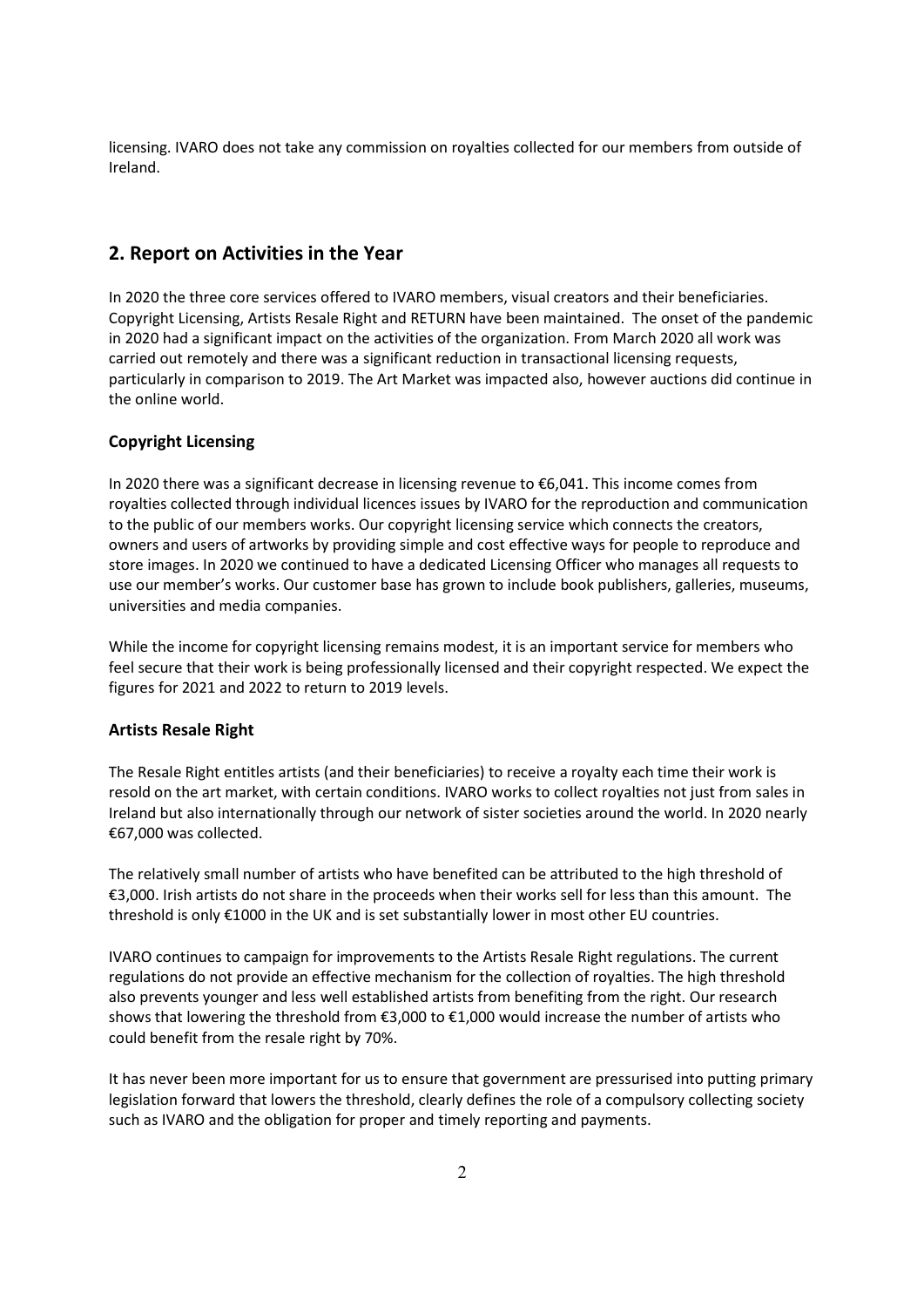## RETURN

Our RETURN service distributes photocopying royalties to visual creators whose artworks have been reproduced in books and periodicals published in Ireland. Artists and rights holders can claim royalties from IVARO if their work has featured in a book, periodical or magazine. The royalties come from a collective licensing scheme for photocopying which is operated by the Irish Copyright Licensing Agency (ICLA). IVARO negotiates a share of this revenue on behalf of visual creators whose works are reproduced in Irish publications. The revenue is collected and distributed to artists and rights holders once a year through our RETURN service. In 2020, in recognition of the difficulties incurred by visual creators we topped up the payments with €100 per claimant.

Payments made to 192 visual creators. Amount distributed: €50,992 Average Payment: €266 Highest: €1080 Minimum: €136

#### Membership

In 2020 membership of the organization remains at 1,565 visual creators and artists' beneficiaries. IVARO also exercises and protects the rights of over 40,000 visual artists worldwide. Through agreements with visual creators' societies overseas our members' works are managed abroad on the same basis as they are in Ireland. IVARO's services operate both in Ireland and in 25 other countries. IVARO does not take any commission on royalties collected for our members by our affiliates.

#### 3. Information on refusals to grant a licence

IVARO acts as an intermediary between copyright holders and copyright users to negotiate licenses, which allow for the reproduction of artists' works. IVARO handles the licensing of our members' creative works and the works of our sister societies around the world ensuring appropriate payment, terms and conditions.

We process licensing applications that originate in Ireland on behalf of our members and members of our affiliates. We will also process applications on behalf of our members when the application comes from countries where we do not have an affiliate.

IVARO does reserve the right to refuse to grant a licence in certain circumstances, such as if our member instructs us to do so, in which instance we will inform the client without delay. This situation has not arisen during the period covered by this report.

#### 4. Remuneration for Directors and management personnel

The directors of IVARO act in a voluntary capacity and received no payments or other benefits during the year.

IVARO Manager: n/a\*